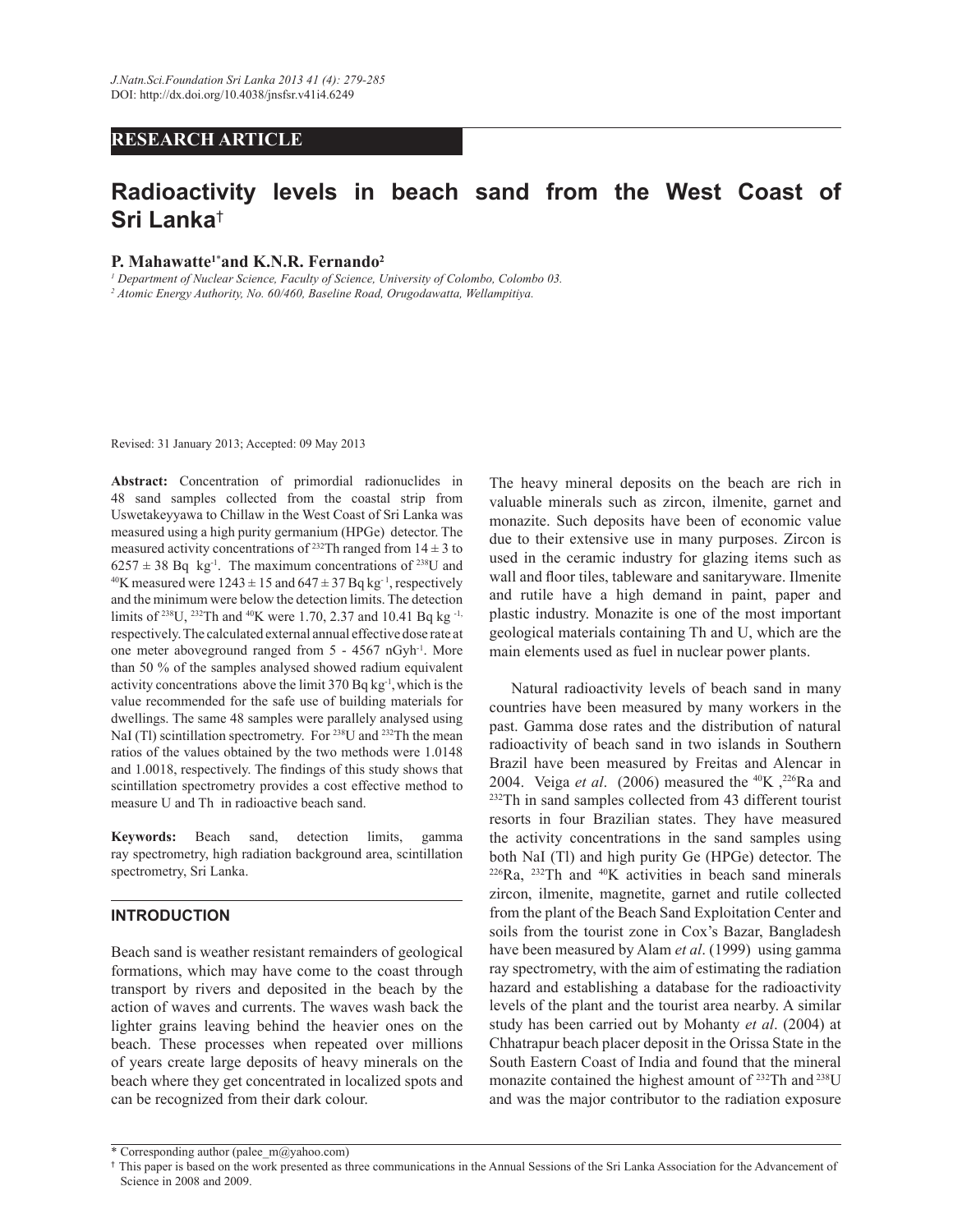in the area. Kannan *et al*. (2002) performed a systematic study of the distribution of natural radionuclides in soil and beach sand collected from terrestrial and coastal environment of Kalpakkam and determined the activity concentrations of primordial radionuclides such as <sup>238</sup>U, <sup>232</sup>Th and <sup>40</sup>K and also the anthropogenic radionuclide <sup>137</sup>Cs. They found that <sup>232</sup>Th is the main contributor to the total absorbed gamma dose rate in air in the beach areas in Kalpakkam.

 Areas rich in heavy mineral sands have also been identified in Sri Lanka. The East Coast deposits in Pulmudei and Kokilai are the largest beach mineral sand deposits in Sri Lanka (Herath, 2008). In the West Coast, the beach for several miles north of the Kelani River is rich in ilmenite (Herath, 2008). Similar deposits have been found in Kalutara, Induruwa and Kaikawala. The measured background radiation levels in these areas are much higher than the normal values as thorium rich monazite is an invariable constituent of these beach sands. Radiation levels measured in these areas are comparable to those measured in other high radiation background areas in the world. A value as high as  $2.25$  mR h<sup>-1</sup> has been measured in a location in the Southwest Coast of the country (Amarasiriwardena,1978). However, a systematic study to measure the activity levels in beach sand in these areas has still not been carried out. Such a study in these areas is important to estimate the radiation exposure to the public and also in locating previously unidentified mineral sand deposits.

 The present study was initiated to measure the <sup>238</sup>U, <sup>232</sup>Th and <sup>40</sup>K concentrations in the beach sand in the coastal stretch from Uswetakeyyawa to Chillaw in the West Coast of Sri Lanka. The activity concentrations of <sup>238</sup>U, <sup>232</sup>Th and <sup>40</sup>K were measured using a HPGe detector. The measured values were compared with those obtained from a NaI (Tl) detector to study the possibility of using the low cost NaI (Tl) detector for similar analysis in the future. The external dose due to the radionuclides have been calculated and compared with the dose rates in another high background radiation area in the region. The suitability of using beach sand as a construction material with respect to radiation exposure was investigated using the radium equivalent activity of the samples collected.

## **METHODS AND MATERIALS**

#### **Preparation of the samples**

Superficial beach sand samples from 48 locations along a 70 km coastal stretch in the Western Coast of Sri Lanka were collected. The first 26 samples were sampled at 1 km intervals and the remaining at a distance of 2 km. The sampling distance was changed from 1 km

to 2 km due to the difficulty of accessing the beach. The locations from which the samples were collected are shown in Figure 1. The background radiation level at 1 m height was recorded at each sampling point using a FAG FH  $_{40}$  F<sub>2</sub> Survey Meter, which was calibrated by the Atomic Energy Authority of Sri Lanka.



**Figure 1:** Map showing the sampling areas from Uswetakeyyawa to Negambo. The numbers given in parenthesis are the sample numbers at the respective location.

The samples were collected at each location by marking a square of  $1 \times 1$  m<sup>2</sup>, which was further divided into 16 equal squares. A sub-sample from the top 1 cm was scraped from the middle of each square and combined to make a gross sample of approximately 1 kg in weight from each sampling location. Immediately after collection, the sand was put into polythene bags, sealed, labelled and brought to the laboratory for analysis. The sample was first homogenized by hand mixing and then reduced to a smaller size by the coning and quartering method.

 The samples were then washed thrice in tap water to remove sea water contamination and dried to a constant weight at 105 °C. They were then sieved using a 0.25 mm mesh, packed and sealed in weighed cylindrical plastic containers of diameter 8.4 cm and height 2.9 cm. The geometrical dimensions of the samples were kept identical to that of the reference materials. The sealed samples and the reference materials were stored for 3 wks before counting to allow <sup>226</sup>Ra to reach the secular equilibrium with their short lived decay products.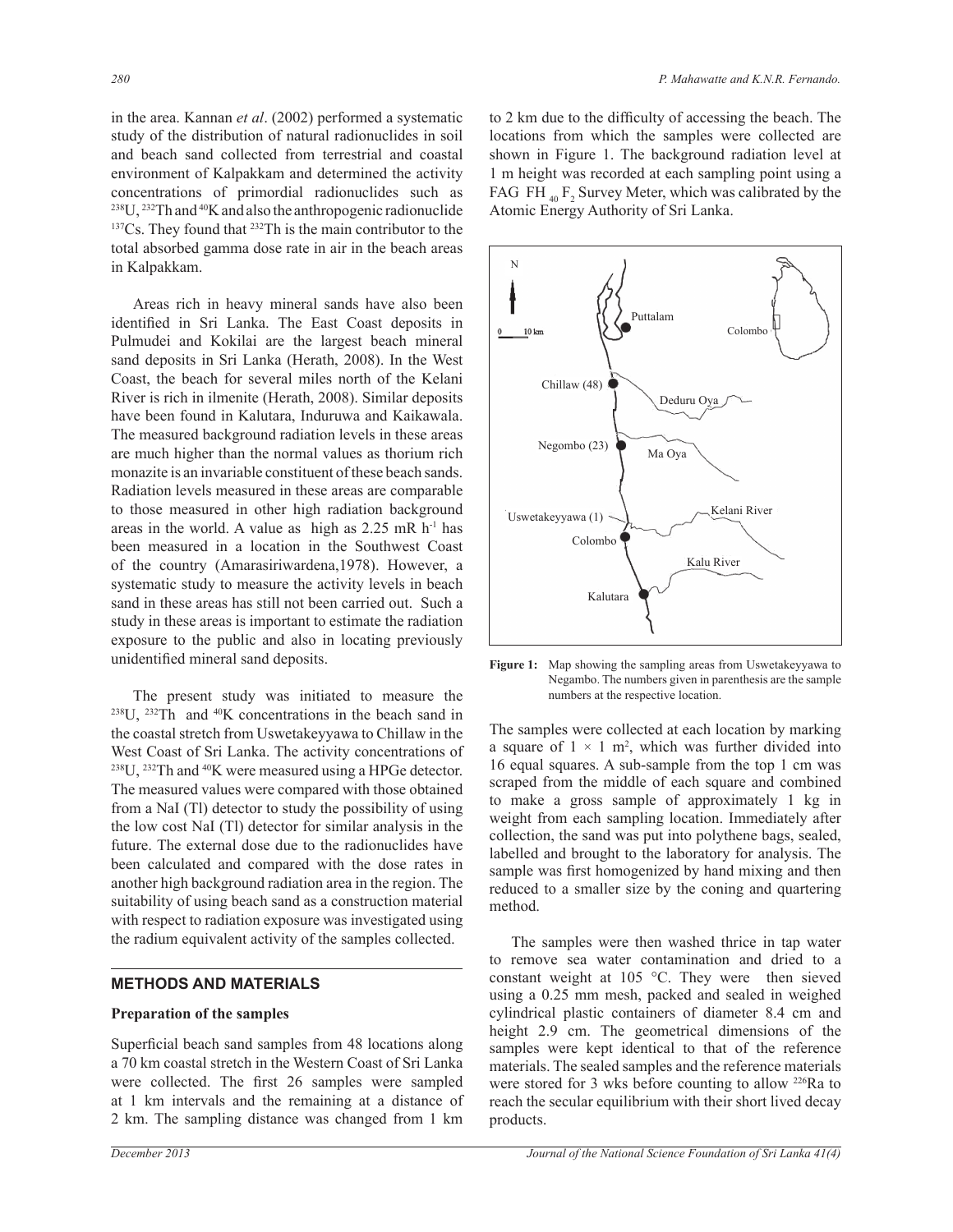#### **Gamma spectroscopy measurement**

The gamma spectroscopy measurements of the samples were carried out using a HPGe detector having a relative efficiency of 23 % and an energy resolution of 1.85 keV at 1.33 MeV gamma line of  ${}^{60}Co$ . The detector was housed in a lead shield of thickness 10 cm with an inner surface cover of a 2 mm thick Cu sheet. The spectra were accumulated using Canberra S-100 MCA of 4096 channels. Each sample was counted for a period of 5000 s. The background spectrum was obtained by counting an empty container for 10000 s. The spectra were analyzed using the software package ANGAS developed by the International Atomic Energy Agency (IAEA). The system calibration was performed using 3 well-known reference materials RGU-1, RGTH-1 and RGK-1, which were also produced by the IAEA. The activities of <sup>238</sup>U, <sup>232</sup>Th and <sup>40</sup>K were calculated by measuring the area under the photo peaks of energies 609 keV  $(^{214}Bi)$ , 583 keV ( $^{208}$ Tl) and 1460 keV ( $^{40}$ K), respectively. The secular equilibrium between <sup>238</sup>U, <sup>226</sup>Ra and its daughter products, and <sup>232</sup>Th and its daughter products was assumed in all the calculations. The detection limits and the errors associated with the measurements were determined using the method described by Knoll (2000).

 The counting system for NaI(Tl) detector comprised a 3" x 3" NaI (Tl) detector (Canberra Model 802-4), fast spectroscopy amplifier (Canberra Model 2024) and HV power supply (Canberra Model 3012). Canberra Series 35, MCA was used to accumulate the spectra. The NaI (Tl) detector was housed in a Pb shield of thickness 3 cm. The same samples packed for counting in HPGe detector were used to count in the NaI(Tl) detector and the counts displayed under the 3 signature peaks in all spectra were noted.The windows of the signature peaks used for <sup>238</sup>U, <sup>232</sup>Th and <sup>40</sup>K were (1664 -1964), (2475 - 2805) and (1305 −1588) keV, respectively. The 3 window matrix method described by Stromswold and Kosanke (1978) was used to calculate the <sup>238</sup>U, <sup>232</sup>Th and <sup>40</sup>K activities of the samples. Matrix algebra was performed using MS Excel worksheet. The errors associated with the measurements and the detection limits were calculated using the method described by Chiozzi *et al*. (2000).

### **Estimation of dose rates**

The absorbed dose rate in air at 1 m above ground was calculated using the following equation (UNSCEAR, 1993);

 D ( nGy h-1) = 0.0414 C<sup>k</sup> + 0.461 C Ra+ 0.623 CTh

Where  $C_{K}$ ,  $C_{R}$  and  $C_{Th}$  are activity concentrations of <sup>40</sup>K,  $226$ Ra and  $232$ Th in Bq kg<sup>-1</sup>, respectively. The effective dose was calculated by using the conversion coefficient of 0.72 Sv Gy<sup>-1</sup> (UNSCEAR, 1993). The external annual effective dose was derived by assuming that a person spends 24 hrs per day, 365 days per year at the location where the samples were collected.

#### **Radium equivalent activity**

Radium equivalent activity is an index that has been introduced to represent the specific activities of  $226Ra$ ,  $232Th$  and  $40K$  by a single quantity, that takes into account the radiation hazard associated with them. This is related to the external gamma dose and internal dose due to radon and its daughters. For safe use of a building material, this quantity should be less than 370 Bq kg -1 (OECD, 1979). Since the beach sand is sometimes used as a construction material for buildings the radium equivalent activity of the beach sand was calculated using the following equation given by Beretka and Mathew (1985);

$$
Ra_{eq} = C_{Ra} + 1.43 C_{Th} + 0.077 C_{k}
$$

#### **RESULTS AND DISCUSSION**

The activity concentrations of <sup>238</sup>U, <sup>232</sup>Th and <sup>40</sup>K of beach sand and the dose rates measured at all sampling locations are shown in Table 1. The measured activity concentration of <sup>232</sup>Th ranged from  $14 \pm 3$  to  $6257 \pm 38$  Bq kg<sup>-1</sup>. Sample number 16, which was collected from Kapumgoda showed the maximum activity concentration for both <sup>238</sup>U and <sup>232</sup>Th. The highest activity concentrations of <sup>238</sup>U and <sup>40</sup>K measured were  $1243 \pm 15$  and  $647 \pm 37$  Bq kg<sup>-1</sup>, respectirely. For <sup>238</sup>U, five samples showed activity concentrations below the detection limit and for <sup>40</sup>K only one sample showed activity concentration below the detection limit. The detection limits of  $^{238}$ U,  $^{232}$ Th and  $^{40}$ K were 1.70, 2.37 and 10.41 Bq kg<sup>-1</sup>, respectively. The correlation between the measured activity concentrations of <sup>238</sup>U and <sup>232</sup>Th is shown in Figure 2. A good correlation is seen with  $r<sup>2</sup>$  value of 0.9402. The average ratio between the  $238$ U and  $232$ Th activity concentration is 0.2011 .<sup>40</sup>K is not correlated with any other radionuclide.

Large variations in the activity concentrations in locations within a distance of a few kilometres can be seen. The accumulation of active sand in these locations may be due to the variation of the topography of the underlying seabed in the local vicinity.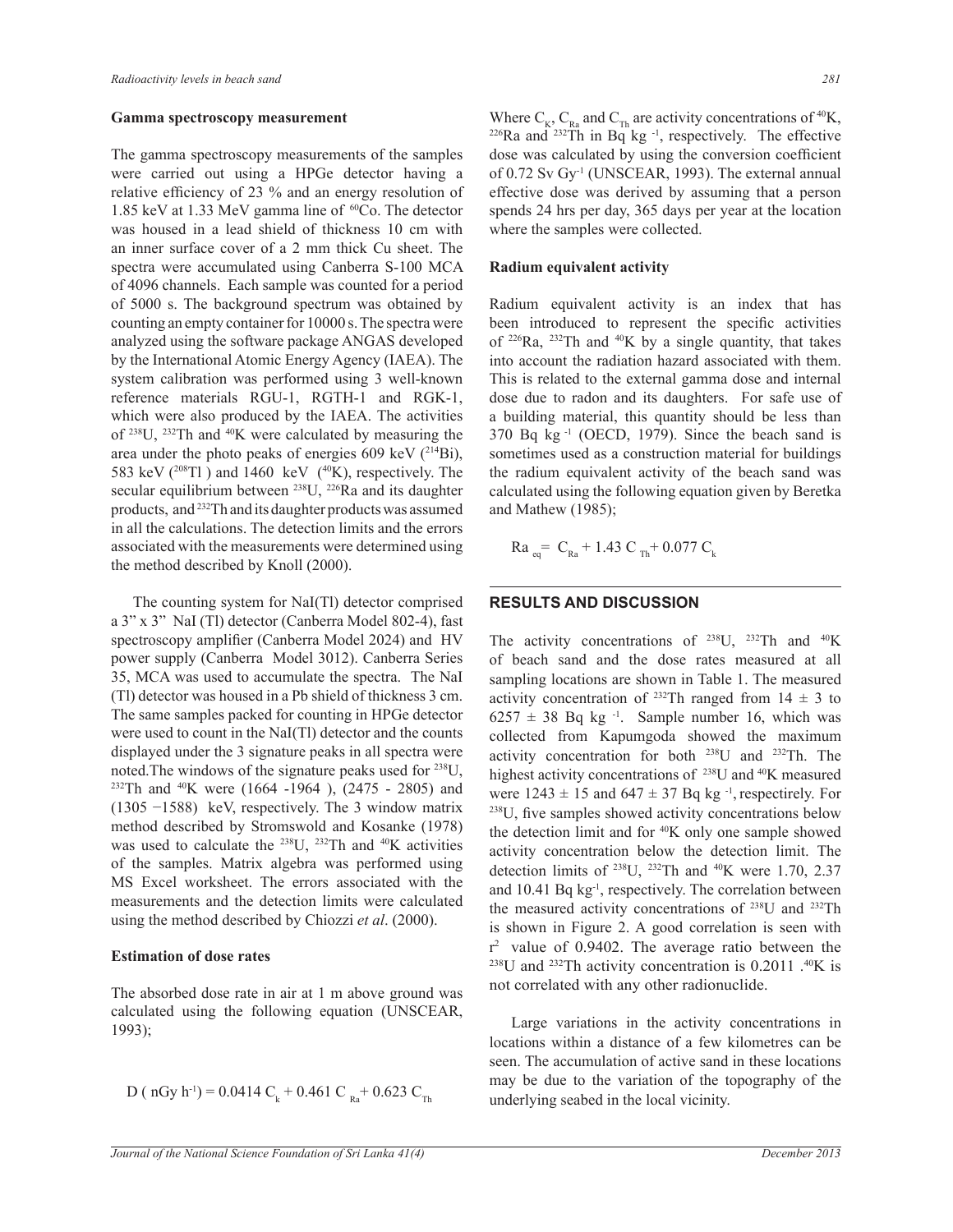| Sample<br>Number | Location               | Activity concentration (Bq kg -1) |                   |              | Radiation<br>level |
|------------------|------------------------|-----------------------------------|-------------------|--------------|--------------------|
|                  |                        | 232Th                             | 238 <sub>[J</sub> | $\rm ^{40}K$ | $(\mu Sv h^{-1})$  |
| $\mathbf{1}$     | Uswetakeyyawa 1        | $5207 \pm 37$                     | $994 \pm 14$      | $647 \pm 37$ | 1.20               |
| $\overline{2}$   | Uswetakeyyawa 2        | $5267 \pm 36$                     | $986 \pm 14$      | $625 \pm 35$ | 2.40               |
| $\mathfrak{Z}$   | Uswetakeyyawa 3        | $1494 \pm 21$                     | $400 \pm 10$      | $373 \pm 30$ | 0.42               |
| $\overline{4}$   | Uswetakeyyawa 4        | $564 \pm 15$                      | $372 \pm 11$      | $189 \pm 24$ | 0.42               |
| 5                | Uswetakeyyawa 5        | $243 \pm 9$                       | $156 \pm 6$       | $170 \pm 22$ | 0.28               |
| 6                | Thaldiyawatta 1        | $380 \pm 12$                      | $126 \pm 6$       | $300 \pm 31$ | 0.42               |
| $\tau$           | Thaldiyawatta 2        | $3261 \pm 28$                     | $781 \pm 12$      | $514 \pm 31$ | 1.58               |
| 8                | Thaldiyawatta 3        | $1137 \pm 19$                     | $359 \pm 9$       | $304 \pm 27$ | 0.72               |
| 9                | Parana Ambalama 1      | $351 \pm 12$                      | $106 \pm 6$       | $338 \pm 33$ | 0.23               |
| 10               | Parana Ambalama 2      | $2805 \pm 27$                     | $674 \pm 12$      | $350 \pm 27$ | 1.60               |
| 11               | Appamulla 1            | $1168 \pm 18$                     | $404 \pm 9$       | $311 \pm 27$ | 1.30               |
| 12               | Appamulla 2            | $1944 \pm 23$                     | $512 \pm 10$      | $305 \pm 26$ | 0.32               |
| 13               | Elenagoda              | $609 \pm 14$                      | $235 \pm 8$       | <b>LDL</b>   | 0.62               |
| 14               | Peramungama            | $840 \pm 15$                      | $335 \pm 8$       | $220 \pm 22$ | 0.52               |
| 15               | Sarakkuwa              | $351 \pm 11$                      | $111 \pm 6$       | $223 \pm 26$ | 0.48               |
| 16               | Kapumgoda              | $6257 \pm 38$                     | $1243 \pm 15$     | $644 \pm 23$ | 3.20               |
| 17               | Seththappaduwa         | $4292 \pm 31$                     | $882 \pm 12$      | $606 \pm 33$ | 1.90               |
| 18               | Dungalapitiya          | $512 \pm 12$                      | $312 \pm 8$       | $200 \pm 21$ | 0.68               |
| 19               | Thalahena 1            | $1066 \pm 17$                     | $399 \pm 9$       | $211 \pm 21$ | 0.85               |
| 20               | Thalahena <sub>2</sub> | $473 \pm 12$                      | $246 \pm 8$       | $241 \pm 25$ | 0.32               |
| 21               | Aluthkuruwa            | $606 \pm 13$                      | $340 \pm 8$       | $217 \pm 22$ | 0.48               |
| 22               | Pitipana               | $3415 \pm 29$                     | $942 \pm 13$      | $486 \pm 31$ | 0.39               |
| 23               | Negambo                | $196 \pm 9$                       | $84 \pm 5$        | $211 \pm 26$ | 0.20               |
| 24               | Kudapaduwa             | $183 \pm 8$                       | $79 \pm 5$        | $197 \pm 24$ | 0.30               |
| 25               | Palagathure 1          | $23 \pm 3$                        | $10 \pm 2$        | $250 \pm 29$ | 0.28               |
| 26               | Palagathure 2          | $27 \pm 3$                        | $13 \pm 2$        | $333 \pm 33$ | 0.28               |
| 27               | Sindaththiriya         | $674 \pm 20$                      | $204 \pm 10$      | $389 \pm 42$ | 0.45               |
| 28               | Nainamadama West       | $45 \pm 6$                        | $23 \pm 4$        | $262 \pm 39$ | 0.24               |
| 29               | Dummaladeniya West     | $130 \pm 10$                      | $30 \pm 4$        | $367 \pm 45$ | 0.24               |
| 30               | Ullatiyawa             | $18 \pm 4$                        | $7 \pm 2$         | $359 \pm 64$ | 0.24               |
| 31               | Kolinjadiya            | $18 \pm 4$                        | $20 \pm 3$        | $265 \pm 39$ | 0.24               |
| 32               | Katuneriya             | $53 \pm 6$                        | $26 \pm 4$        | $243 \pm 37$ | 0.24               |
| 33               | Mudukatuwa             | $73 \pm 7$                        | $22 \pm 4$        | $343 \pm 45$ | 0.24               |
| 34               | Marawila               | $26 \pm 4$                        | $16 \pm 3$        | $231 \pm 36$ | 0.24               |
| 35               | Modarawalla            | $23 \pm 4$                        | LDL               | $352 \pm 44$ | 0.24               |
| 36               | Thalwila               | $14\pm\phantom{0}3$               | ${\rm LDL}$       | $383 \pm 46$ | 0.24               |
| 37               | Barudelpola            | $31 \pm 5$                        | $10 \pm 2$        | $445 \pm 51$ | 0.24               |
| 38               | Toduwawa               | $75 \pm 7$                        | $21 \pm 3$        | $342 \pm 44$ | 0.24               |
| 39               | Thoduwawa west         | $51 \pm 6$                        | $17 \pm 3$        | $409 \pm 50$ | 0.24               |
| 40               | Iranawilla             | $72 \pm 8$                        | LDL               | $309 \pm 46$ | 0.24               |
| 41               | Abakdawila 1           | $72 \pm 8$                        | LDL               | $257 \pm 41$ | 0.24               |
| 42               | Abakdawila 2           | $32 \pm 5$                        | $14 \pm 3$        | $332 \pm 48$ | 0.24               |
| 43               | Maduwatta              | $74 \pm 8$                        | <b>LDL</b>        | $345 \pm 46$ | 0.24               |
| 44               | Suduwalla              | $342 \pm 17$                      | $99 \pm 8$        | $291 \pm 43$ | 0.39               |
| 45               | Chillaw                | $112 \pm 10$                      | $47 \pm 5$        | $353 \pm 48$ | 0.26               |
| 46               | Chillaw (Moyakata 1)   | $1449 \pm 30$                     | $350\pm13$        | $320 \pm 39$ | 0.35               |
| 47               | Chillaw (Moyakata 2)   | $2711 \pm 40$                     | $596 \pm 17$      | $385 \pm 43$ | 0.41               |
| 48               | Chillaw                | $764 \pm 22$                      | $246 \pm 11$      | $275 \pm 47$ | 0.38               |
|                  |                        |                                   |                   |              |                    |

Table 1: Activity concentrations of <sup>232</sup>Th, <sup>238</sup>U and <sup>40</sup>K and the effective dose rates measured at the sampling points at one meter height. The uncertainty in radiation level measurement is 25 %.

LDL- less than detection limit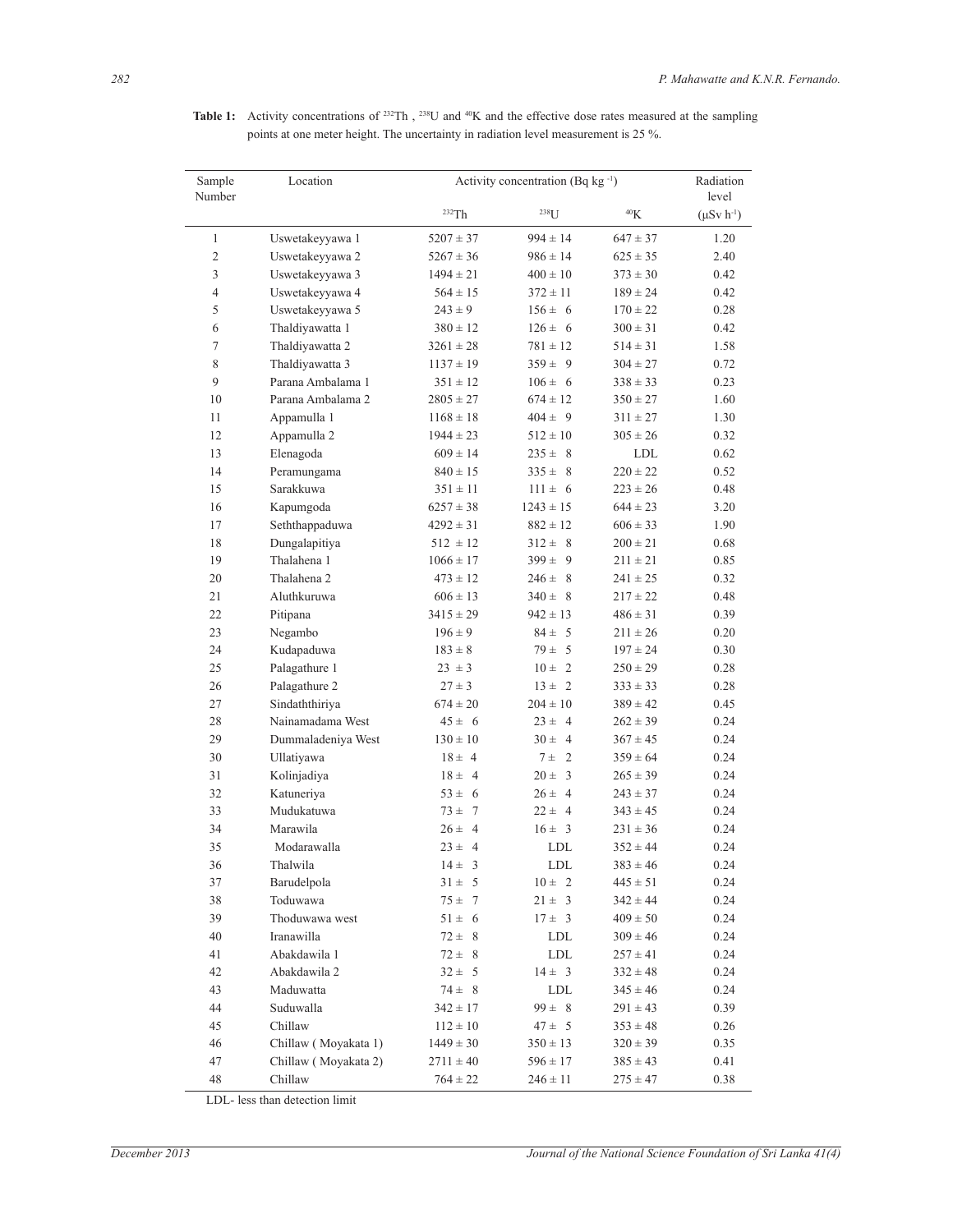

Figure 2: Correlation between <sup>238</sup>U and <sup>232</sup>Th activity concentrations





**Figure 3:** Correlation between the activity concentrations of <sup>232</sup>Th and <sup>238</sup>U measured by the two detectors.

The specific activities obtained with the NaI (Tl) detector as a function of the activities measured with the HPGe detector are shown in Figure 3. For both <sup>238</sup>U and <sup>232</sup>Th, a good agreement between the values measured by the two methods can be seen. The gradient of the graphs of the measured values of <sup>238</sup>U and <sup>232</sup>Th were 1.0148 and 1.0018, respectively. The r<sup>2</sup> values for the measurements obtained by the two methods were 0.994 and 0.998, respectively. For  $40K$  the two methods could not be compared as the counting time was not long enough to get accurate results due to the high background count in the region of interest of the signature peak of  $40K$ . This is due to the high concentrations of <sup>238</sup>U and <sup>232</sup>Th in the samples. The calculated detection limits of <sup>238</sup>U,  $232$ Th and  $40$ K using the NaI (Tl) detector were 22, 21 and 90 Bq  $kg^{-1}$ , respectively.

 The calculated annual effective doses are shown in Figure 4. Twenty one of the 48 locations studied show annual effective doses above the world average of 2.4 mSv y-1 and the calculated absorbed dose rates range from  $5 - 4567$  nGy  $h^{-1}$ . According to UNSCEAR (2000), the absorbed dose rates in air in the monazite bearing sand in the coastal areas in Kerala and Madras ranged from  $200 - 4000$  nGy h<sup>-1</sup>. In this study two locations with dose rates higher than that was reported in Kerala has been identified. The measured effective dose rates as a function of the calculated effective dose rates are shown in Figure 5. Most of the calculated effective dose rates agree with the measured values. However in some locations, a significant difference between the measured and calculated dose rates can be seen. This may be due to the fact that the calculated dose rate is based on the superficial sample collected, whereas the measured dose rate would account for any radiation level from greater depths.



**Figure 4:** The calculated annual effective doses at the 48 sites studied in this work.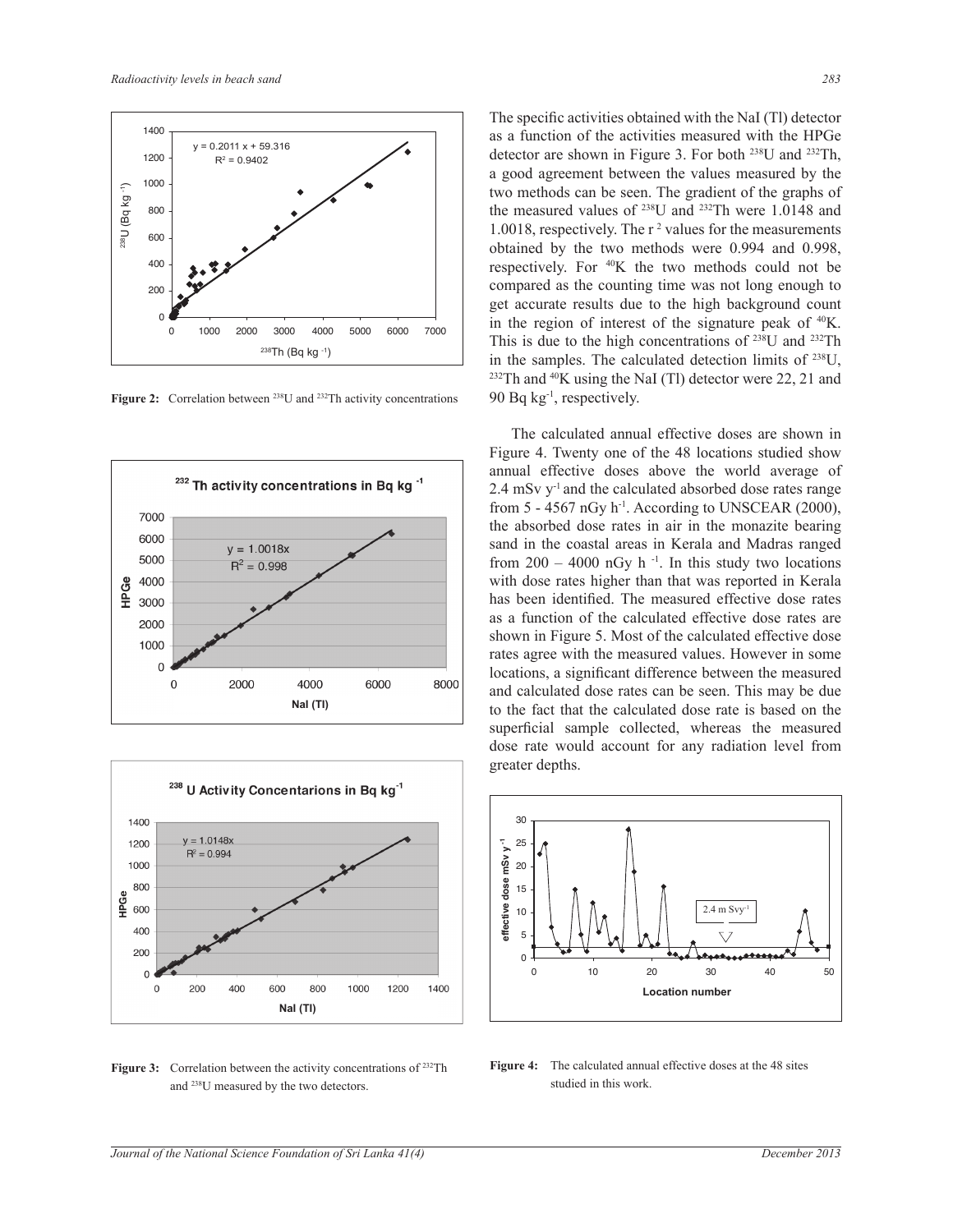4  $y = 0.801x$  $3.5$  $R^2 = 0.685$ **Measured does rate µ Sv h-1** Measured does rate µ Sv h<sup>-1</sup>  $\mathbf{3}$  $2.5$  $\overline{2}$  $1.5$  $0.5$  $\Omega$  $1.5$  $\overline{2}$  $2.5$  $\mathbf 0$  $0.5$ 3  $3.5$ **Calculated does rate µ Sv h-1**

**Figure 5:** Measured dose rates as a function of the calculated dose rates in μSv h-1



Figure 6: The specific radium equivalent activities of the sand in  $Bq kg^{-1}$ .

The specific radium equivalent activity concentration calculated using the activity concentrations of  ${}^{40}K$ ,  ${}^{238}U$ and <sup>232</sup>Th are shown in Figure 6. It is observed that out of the 48 samples studied 28 had radium equivalent activity concentrations higher than  $370$  Bq kg<sup>-1</sup>, which makes them unsuitable with respect to radiation exposure for use in building constructions. The sand samples that contained a higher amount of radioactivity were much heavier and could be visually identified by the presence of black coloured sand particles.

 The use of beach sand for construction purposes can be a suitable alternative to overcome the heavy environmental degradation caused by mining river sand. However, the results of this study indicate the importance of testing the sand for radiological safety, when using for construction of dwellings.

## **CONCLUSION**

The results of this work demonstrated the usefulness of the traditional inexpensive NaI (Tl) detector for <sup>238</sup> U and <sup>232</sup> Th analysis of beach sand. High concentration of <sup>232</sup>Th and <sup>238</sup>U was observed in sand at a previously unidentified location called Kapumgoda. The external effective dose rates observed in this study were comparable to the values measured in high radiation areas in the world and more than 50 % of the sand samples analyzed in this study proved unsuitable for use in building construction.

### **REFERENCES**

- 1. Alam M.N., Chowdhury M.I., Kamal M., Ghose S., Islam M.N., Mustafa M.N., Miah M.M.H. & Ansary M.M. (1999). The <sup>226</sup> Ra, <sup>232</sup>Th and <sup>40</sup>K activities in beach sand minerals and beach soils of Cox's Bazar, Bangladesh. *Journal of Environmental Radioactivity* **46**: 243 − 250.
- 2. Amarasiriwardena D. (1978). Studies on environmental radioactivity in Sri Lanka. *M Phil thesis*, University of Colombo, Colombo.
- 3. Beretka J. & Mathew P.Y. (1985). Natural Radioactivity of Australian building materials, industrial wastes and by products. *Health Physics* **48**(1): 87 − 95.

DOI: http://dx.doi.org/10.1097/00004032-198501000-00007

- 4. Chiozzi P., De Felice P., Fazio A., Pasquale V. & Verdoya M. (2000). Laboratory application of NaI(TI) γ-ray spectrometry to studies of natural radioactivity in geophysics. *Applied Radiation and Isotopes* **53**: 127 − 132.
- 5. Freitas A.C. & Alencar A.S. (2004). Gamma dose rates and distribution of natural radionuclides in and beaches-Ilha Grande, Southeastern Brazil. *Journal of Environmental Radioactivity* **75**: 211 − 223.

DOI: http://dx.doi.org/10.1016/j.jenvrad.2004.01.002

- 6. Herath M.M.J.W. (2008). *Beach Mineral Sands in Sri Lanka. Occurrence, Global Trends and Current Issues*. Geological Survey and Mines Bureau, Colombo.
- 7. Kannan V., Rajan M.P., Iyengar M.A.R. & Ramesh R. (2002). Distribution of natural and anthropogenic radionuclides in soil and beach sand samples of Kalpakkam (India) using hyper pure germanium (HPGe) gamma ray spectrometry. *Applied Radiation and Isotopes* **57**: 109 − 119.
- 8. Knoll G.F. (2000). *Radiation Detection and Measurements*, 3<sup>rd</sup> edition. John Wiley and Sons Inc. New York, USA.
- 9. Mohanty A.K., Sengupta D., Das S.K., Saha S.K. & Van K.V. (2004). Natural radioactivity and radiation exposure in the high background area at Chhatrapur beach placer deposit of Orissa, India. *Journal of Environmental Radioactivity* **75**: 15 − 33. DOI: http://dx.doi.org/10.1016/j.jenvrad.2003.09.004
- 10. Organisation for Economic Cooperation and Development (OECD) (1979). *Exposure to Radiation from Natural Radioactivity in Building*